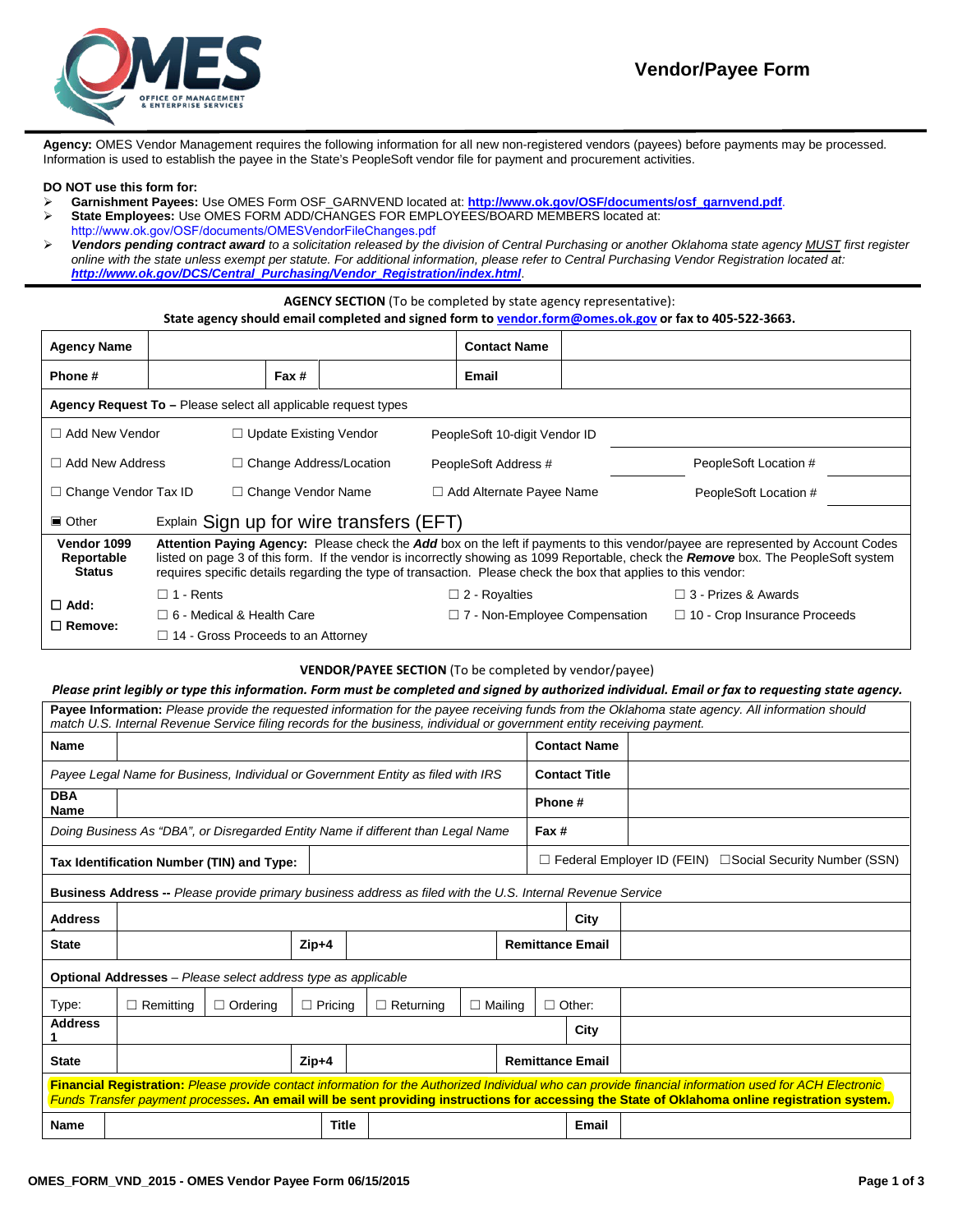|                                                                    |          |                                                                                   | The information below is requested under U.S. Tax Laws. Failure to provide this information may prevent you from being able to do business                                                                                                                                                                                                                                                                                                                                                                                                                                                      |            |           |
|--------------------------------------------------------------------|----------|-----------------------------------------------------------------------------------|-------------------------------------------------------------------------------------------------------------------------------------------------------------------------------------------------------------------------------------------------------------------------------------------------------------------------------------------------------------------------------------------------------------------------------------------------------------------------------------------------------------------------------------------------------------------------------------------------|------------|-----------|
|                                                                    |          |                                                                                   | with the state, or may result in the state having to deduct backup withholding amounts from future payments.                                                                                                                                                                                                                                                                                                                                                                                                                                                                                    |            |           |
| U.S. Taxpayer Identification Number (TIN)                          |          |                                                                                   |                                                                                                                                                                                                                                                                                                                                                                                                                                                                                                                                                                                                 |            |           |
| Federal Employer Identification Number (FEIN)                      |          |                                                                                   | If none, but applied for, date applied                                                                                                                                                                                                                                                                                                                                                                                                                                                                                                                                                          |            |           |
| U.S. Social Security Number (SSN)                                  |          |                                                                                   | If none, but applied for, date applied                                                                                                                                                                                                                                                                                                                                                                                                                                                                                                                                                          |            |           |
| <b>Entity Filing Classification:</b>                               |          |                                                                                   |                                                                                                                                                                                                                                                                                                                                                                                                                                                                                                                                                                                                 |            |           |
| $\Box$ Domestic (U.S.) Sole Proprietor                             |          | $\Box$ Domestic (U.S.) Partnership                                                | Domestic (U.S.) Corporation                                                                                                                                                                                                                                                                                                                                                                                                                                                                                                                                                                     | Type:      |           |
| $\Box$ Limited Liability Company                                   | Type:    |                                                                                   | <b>Disregarded Entity:</b>                                                                                                                                                                                                                                                                                                                                                                                                                                                                                                                                                                      | $\Box$ YES | $\Box$ NO |
| $\Box$ Domestic (U.S.) Other                                       | Explain: |                                                                                   |                                                                                                                                                                                                                                                                                                                                                                                                                                                                                                                                                                                                 |            |           |
|                                                                    |          | $\Box$ Foreign (Non-U.S.) Sole Proprietor* $\Box$ Foreign (Non-U.S.) Partnership* | □ Foreign (Non-U.S.) Corporation*                                                                                                                                                                                                                                                                                                                                                                                                                                                                                                                                                               | Type:      |           |
| □ Foreign (Non-U.S.) Other*                                        | Explain: |                                                                                   |                                                                                                                                                                                                                                                                                                                                                                                                                                                                                                                                                                                                 |            |           |
| <b>FOREIGN VENDOR INSTRUCTIONS:</b>                                |          |                                                                                   | * ADDITIONAL DOCUMENTATION IS REQUIRED.                                                                                                                                                                                                                                                                                                                                                                                                                                                                                                                                                         |            |           |
|                                                                    |          |                                                                                   | Please submit the proper U.S. Internal Revenue Service (IRS) Form W-8, Certificate of Foreign Status. Select form below matching the payee's entity<br>or individual description. Please refer to IRS for additional instructions (http://www.irs.gov/pub/irs-pdf/iw8.pdf).                                                                                                                                                                                                                                                                                                                     |            |           |
| http://www.irs.gov/pub/irs-pdf/fw8ben.pdf                          |          |                                                                                   | Form W-8BEN: Certificate of Foreign Status of Beneficial Owner for United States Tax Withholding and Reporting (Individuals).                                                                                                                                                                                                                                                                                                                                                                                                                                                                   |            |           |
| http://www.irs.gov/pub/irs-pdf/fw8bene.pdf                         |          |                                                                                   | Form W-BEN-E: Certificate of Status of Beneficial Owner for United States Tax Withholding and Reporting (Entities).                                                                                                                                                                                                                                                                                                                                                                                                                                                                             |            |           |
| States. http://www.irs.gov/pub/irs-pdf/fw8eci.pdf                  |          |                                                                                   | Form W-8ECI: Certificate of Foreign Person's Claim That Income is Effectively Connected With the Conduct of a Trade or Business in the United                                                                                                                                                                                                                                                                                                                                                                                                                                                   |            |           |
| http://www.irs.gov/pub/irs-pdf/fw8exp.pdf                          |          |                                                                                   | Form W-8EXP: Certificate of Foreign Government or Other Foreign Organization for United States Tax Withholding and Reporting.                                                                                                                                                                                                                                                                                                                                                                                                                                                                   |            |           |
| Reporting. http://www.irs.gov/pub/irs-pdf/fw8imy.pdf               |          |                                                                                   | Form W-8IMY: Certificate of Foreign Intermediary, Foreign Flow-Through Entity, or Certain U.S. Branches for United States Tax Withholding and                                                                                                                                                                                                                                                                                                                                                                                                                                                   |            |           |
|                                                                    |          |                                                                                   | This may exempt you from backup withholding. Form W-8 does not exempt you from the 30% (or lower percentage by treaty) non-resident<br>withholding taxes. To claim this exemption, you must file IRS Form 8233 with us. For more information, refer to IRS Publication 519.                                                                                                                                                                                                                                                                                                                     |            |           |
| SIGNATURE - AND SUBSTITUTE IRS FORM W-9 CERTIFICATION              |          |                                                                                   |                                                                                                                                                                                                                                                                                                                                                                                                                                                                                                                                                                                                 |            |           |
| Under penalties of perjury, I certify that:                        |          |                                                                                   |                                                                                                                                                                                                                                                                                                                                                                                                                                                                                                                                                                                                 |            |           |
|                                                                    |          |                                                                                   | 1. The number shown on this form is my correct taxpayer identification number (or I am waiting for a number to be issued to me), and                                                                                                                                                                                                                                                                                                                                                                                                                                                            |            |           |
| notified me that I am no longer subject to backup withholding, and |          |                                                                                   | 2. I am not subject to backup withholding because: (a) I am exempt from backup withholding, or (b) I have not been notified by the Internal<br>Revenue Service (IRS) that I am subject to backup withholding as a result of a failure to report all interest or dividends, or (c) the IRS has                                                                                                                                                                                                                                                                                                   |            |           |
| 3. I am a U.S. citizen or other U.S. person (defined below), and   |          |                                                                                   |                                                                                                                                                                                                                                                                                                                                                                                                                                                                                                                                                                                                 |            |           |
|                                                                    |          |                                                                                   | 4. The FATCA code(s) entered on this form (if any) indicating that I am exempt from FATCA reporting is correct.                                                                                                                                                                                                                                                                                                                                                                                                                                                                                 |            |           |
| your correct TIN.                                                  |          |                                                                                   | Certification instructions: You must cross out item 2 above if you have been notified by the IRS that you are currently subject to backup<br>withholding because you have failed to report all interest and dividends on your tax return. For real estate transactions, item 2 does not apply.<br>For mortgage interest paid, acquisition or abandonment of secured property, cancellation of debt, contributions to an individual retirement<br>account (IRA), and generally, payments other than interest and dividends, you are not required to sign the certification, but you must provide |            |           |
|                                                                    |          | Signature of Vendor Representative or Individual Payee                            |                                                                                                                                                                                                                                                                                                                                                                                                                                                                                                                                                                                                 | Date       |           |
|                                                                    |          | Title of individual signing form for company                                      |                                                                                                                                                                                                                                                                                                                                                                                                                                                                                                                                                                                                 |            |           |
|                                                                    |          |                                                                                   |                                                                                                                                                                                                                                                                                                                                                                                                                                                                                                                                                                                                 |            |           |
|                                                                    |          | Vendor/Payee (Must be the same as Payee Name from page 1)                         |                                                                                                                                                                                                                                                                                                                                                                                                                                                                                                                                                                                                 |            |           |